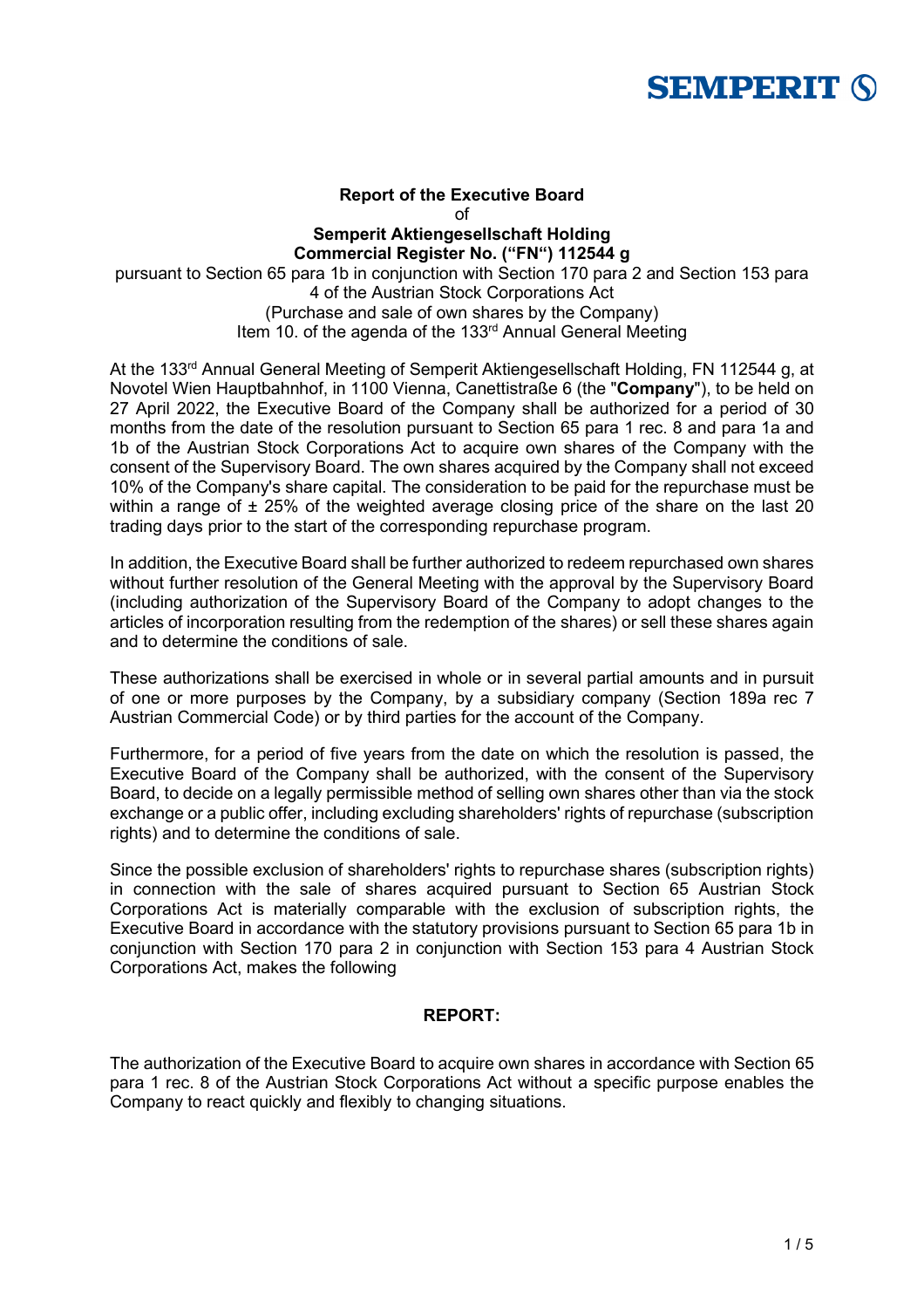

#### **1 Authorization to sell off-exchange and to exclude shareholder's rights to repurchase (subscription rights)**

Pursuant to Section 65 para 1b in conjunction with Section 47a of the Austrian Stock Corporations Act, all shareholders of the Company must be treated equally when acquiring and selling own shares. In any case, a purchase or sale via the stock exchange or by means of a public offer is sufficient to meet the obligation to treat shareholders equally. In addition, in the 133rd Annual General Meeting on 27 April 2022 the Executive Board is to be authorised to resell treasury shares in another manner than on the stock exchange or through a public tender, so that – if the statutory requirements and the conditions as set out in this report are fulfilled – the right of shareholders to acquire these treasury shares could be excluded. The possible exclusion of shareholders' pre-emption rights (subscription rights) when selling treasury shares is in the interest of the Company for the following reasons:

- 1.1 Opportunities repeatedly arise for the Company to make acquisitions that are compatible with its strategic planning. In addition, strategic investments in such companies provide the Company's segments with opportunities for potential collaborations.
- 1.2 In many cases, the owners of attractive investment and acquisition targets as well as potential collaboration partners are only willing to conclude a corresponding agreement with the Company if they receive shares in the Company as consideration, either fully or in part.
- 1.3 Besides the necessity of providing own shares as consideration based on the desire of the contractual partner, the use of own shares as a "transaction currency" is also advantageous for the Company for the following reasons:
- 1.3.1 If the Company has acquired treasury shares at a favorable price and the share price has risen in the meantime, this means a more affordable purchase price can frequently be achieved – in the event of an acquisition for example – than would otherwise be the case in the event of a "pure" cash transaction. This is because when determining the consideration to be paid for the business acquisition, the treasury shares to be paid as (partial) consideration are generally recognized at the current (average) share price or possibly higher intrinsic value, and not with the lower historical cost.
- 1.3.2 The use of treasury shares is also advantageous for the Company, and therefore for shareholders as well, because the liquidity need for acquisitions can be reduced.
- 1.3.3 Moreover, in order to optimally exploit the opportunities that arise in the market for the Company, it is often necessary that the Executive Board reacts in a rapid and flexible manner. The possibility of using own shares as a transaction currency prevents the risk that interesting acquisitions or partnerships cannot be concluded because new shares must first be issued – for example as part of a relatively time-consuming cash- or non-cash capital increase.
- 1.4 In order to maximize the value of the treasury shares especially through the optimal use of the aforementioned benefits to the Company – it is necessary to enable such sales to take place in any manner permitted by law – i.e. off-exchange as well as with the exclusion of pre-emption rights (subscription rights) of shareholders – and in this respect to authorize the Executive Board, subject to the consent of the Supervisory Board, to determine the terms and conditions of sale.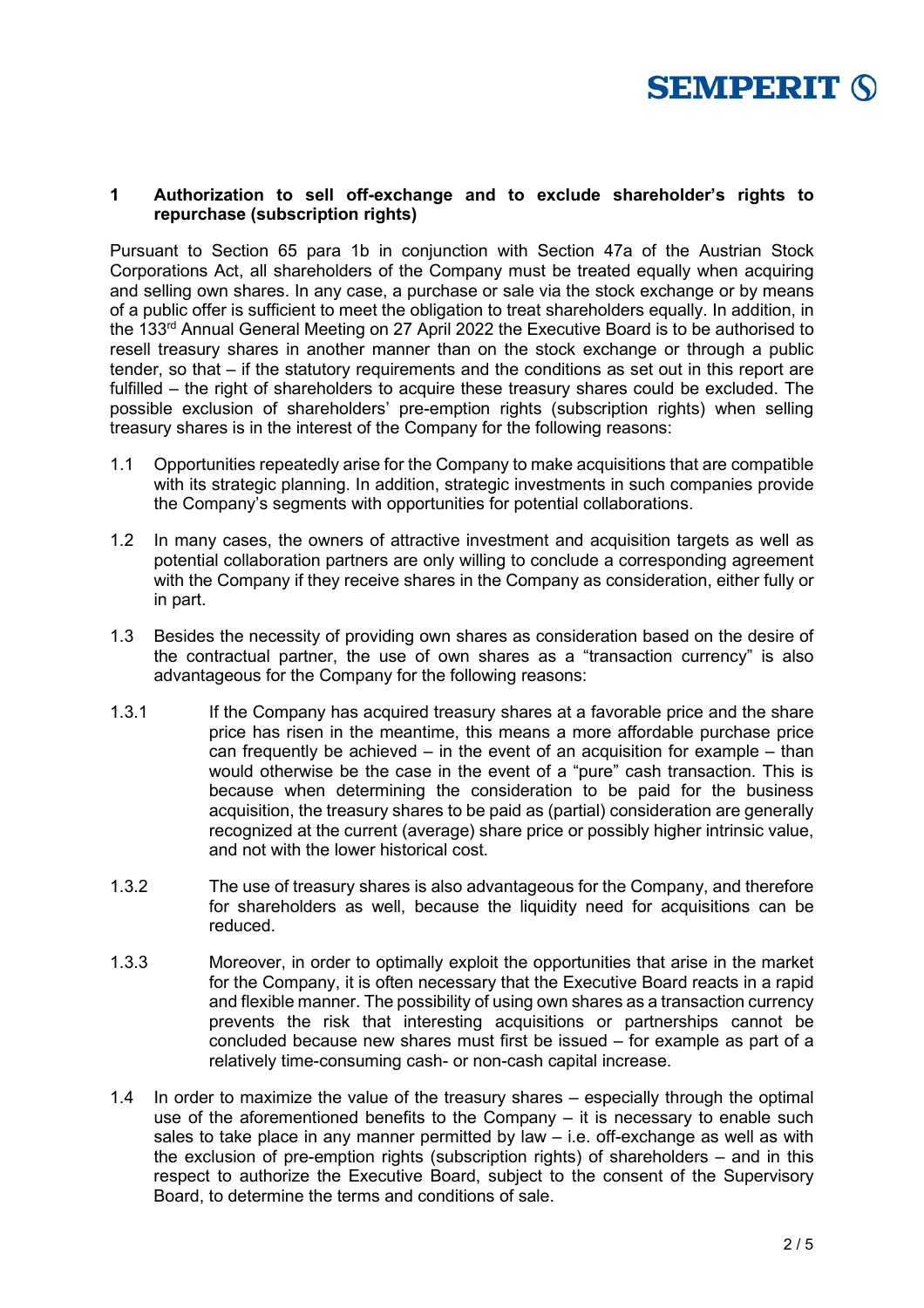

- 1.5 The proposed authorization for the Executive Board, enabling it to adopt a different method of sale, also with the exclusion of pre-emption rights (subscription rights) of shareholders, will enable the Executive Board to utilize opportunities that arise at the time of sale in a rapid, flexible and cost-effective manner. The possibility of reselling treasury shares while excluding the pre-emption rights (subscription rights) of shareholders is especially important for the Company because when opportunities arise in a quickly changing environment and in new markets, the Company must be able to exploit them in a rapid and flexible manner and cover the resulting needs on short notice. By eliminating the time-consuming and cost-intensive handling of pre-emption rights (subscription rights) of shareholders, the market opportunities that arise can be optimally utilized in the interest of the Company and its shareholders to achieve corporate policy objectives. The exclusion of subscription rights and the sale of treasury shares by means other than via the stock exchange or through a public tender is ultimately reasonable because the Company regularly has a special interest in acquiring applicable companies or making investments in applicable companies. The interests of existing shareholders are safeguarded because when acquiring a company, a proportionate amount of shares – usually determined based on the performance of a company valuation – is utilized. The value of the acquired company or of the investment in this company is compared to the value of Semperit Aktiengesellschaft Holding; based on this ratio the investor making a non-cash contribution receives treasury shares from the Company. Existing shareholders also participate in the future profits of the acquired company. Semperit Aktiengesellschaft Holding also avoids a corresponding outflow of liquid assets by using treasury shares as consideration for the acquired company. As a result, this cash remains with the current shareholders.
- 1.6 Even when excluding pre-emption rights (subscription rights) the reasons listed above demonstrate that the interests of the Company overall outweigh the interests of shareholders. An exclusion of the general subscription possibility therefore appears justified. Moreover, the authorization for the Executive Board regarding the proposed usage, i.e. the sale of treasury shares, is consistent with the statutory requirement that treasury shares are not left with the Company but rather returned to the market.
- 1.7 The sale of treasury shares while excluding the possibility that existing shareholders may acquire these shares also does not result in the "typical" dilution of the ownership interest of shareholders. Initially, the ownership interest of existing shareholders, i.e. the voting rights of the shares of the existing shareholders, actually "increases" because the Company acquires its own shares and the rights associated with these acquired shares are suspended as long as they are held by the Company as treasury shares. A reduction in the individual shareholder's ownership interest occurs only if the Company resells the treasury shares with an exclusion of the subscription right of shareholders. In the case of such a sale with an exclusion of shareholder subscription rights, the shareholder then once again has the status that he had before the Company acquired the treasury shares. In this context it should be noted that due to the quantitative restrictions on the acquisition of own shares, an acquirer purchasing the treasury shares generally cannot obtain a "controlling" interest in the Company.

The interests of the Company and the shareholders are in particular safeguarded by the fact that when acquiring own shares and then reselling them at a later date – regardless of whether this resale takes place on-exchange or via a public tender or in some other manner – and when determining the terms and conditions of resale, the Executive Board must obtain the prior consent of the Supervisory Board. In this context it should be mentioned that the granting of an authorization to the Executive Board to resell treasury shares with the approval of the Supervisory Board, potentially by means other than via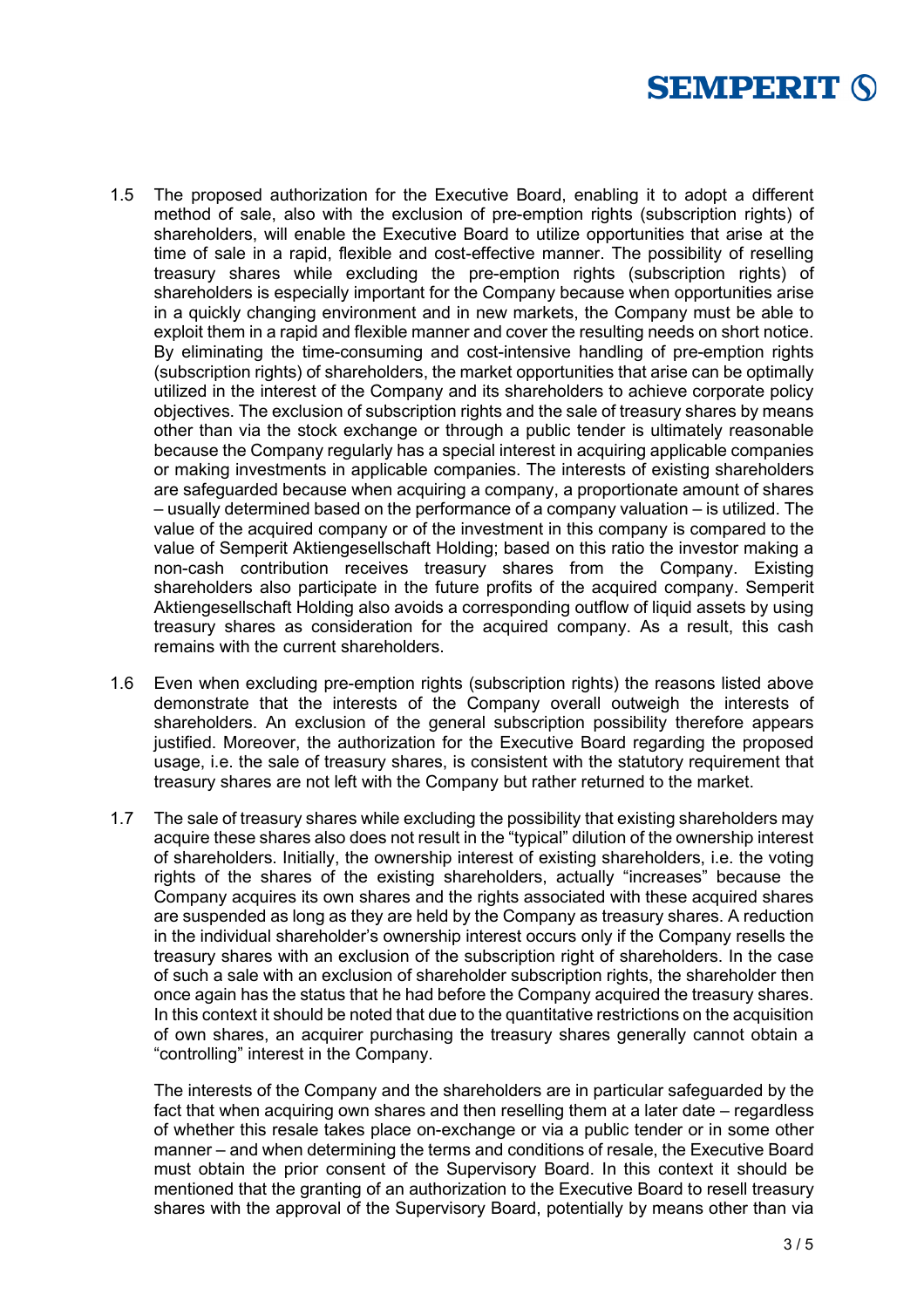

the stock exchange or by public tender, is a customary and generally accepted business practice among many listed Austrian (and German) companies for the purpose of using treasury shares as consideration in a business combination, i.e. as consideration for the acquisition of companies, businesses, business units or investments in one or more companies both domestically and abroad, as well as for the realisation of any similar strategic objective. This is also reflected in Section 5 (2) (7) of the Austrian Disclosure Regulation 2018 (VeröffentlV 2018), according to which a disclosure must be made at the appropriate time containing information on the nature and purpose of the repurchase and/or the sale of treasury shares, in particular, whether the repurchase and/or the sale is to take place on- or off-exchange.

1.8 The Executive Board will utilize the authorization to resell treasury shares in a manner other than via the stock exchange or through a public tender with the exclusion of the pre-emption rights (subscription rights) of shareholders and to determine the terms and conditions for the resale only if the previously described requirements as well as all other applicable statutory provisions have been fulfilled. In addition, the Executive Board shall determine the consideration of the resold treasury shares with the consent of the Supervisory Board, taking into account the interests of the Company and shareholders. Likewise, when acquiring and/or reselling treasury shares (with or without the possibility for shareholders to purchase said shares), the Executive Board shall comply with all relevant disclosure and notification duties as defined in exchange and securities regulations.

## **2 Authorization to redeem treasury shares**

- 2.1. The Executive Board shall be authorized to redeem acquired own shares without further resolution of the General Meeting with the approval by the Supervisory Board. In addition, the Supervisory Board shall be authorized to resolve on amendments to the articles of incorporation resulting from such redemption. For the Company and its shareholders, the redemption of own shares can have, in particular, accounting advantages, because reserves must also be set up for own shares. If own shares lawfully repurchased are no longer required and if there is no better way to use them than to redeem them, the Executive Board's prior authorization to redeem own shares and the prior authorization of the Supervisory Board to resolve on corresponding amendments to the articles of incorporation in the event of actual redemption shall be appropriate means to avoid the time-consuming and cost-intensive holding of a further General Meeting which would have to resolve upon these measures.
- 2.2. The Executive Board will only use the authorization to redeem repurchased own shares if the requirements described above and all legal requirements are met. The Executive Board will also comply with the disclosure and announcement requirements under stock corporation and stock exchange law that must be complied with when redeeming own shares. The same shall apply to the resolution of corresponding amendments to the Company's articles of incorporation.

#### **3 Summary**

If the 133<sup>rd</sup> Annual General Meeting of the Company resolves to adopt the resolutions to authorise the Executive Board as described at the outset, first, to purchase own shares in accordance with Section 65 (1) (8) of the Stock Corporations Act and to resell and redeem them, and second, in accordance with Section 65 (1b) of the Stock Corporations Act in the event of the sale of the treasury shares to utilize a manner other than via the stock market or